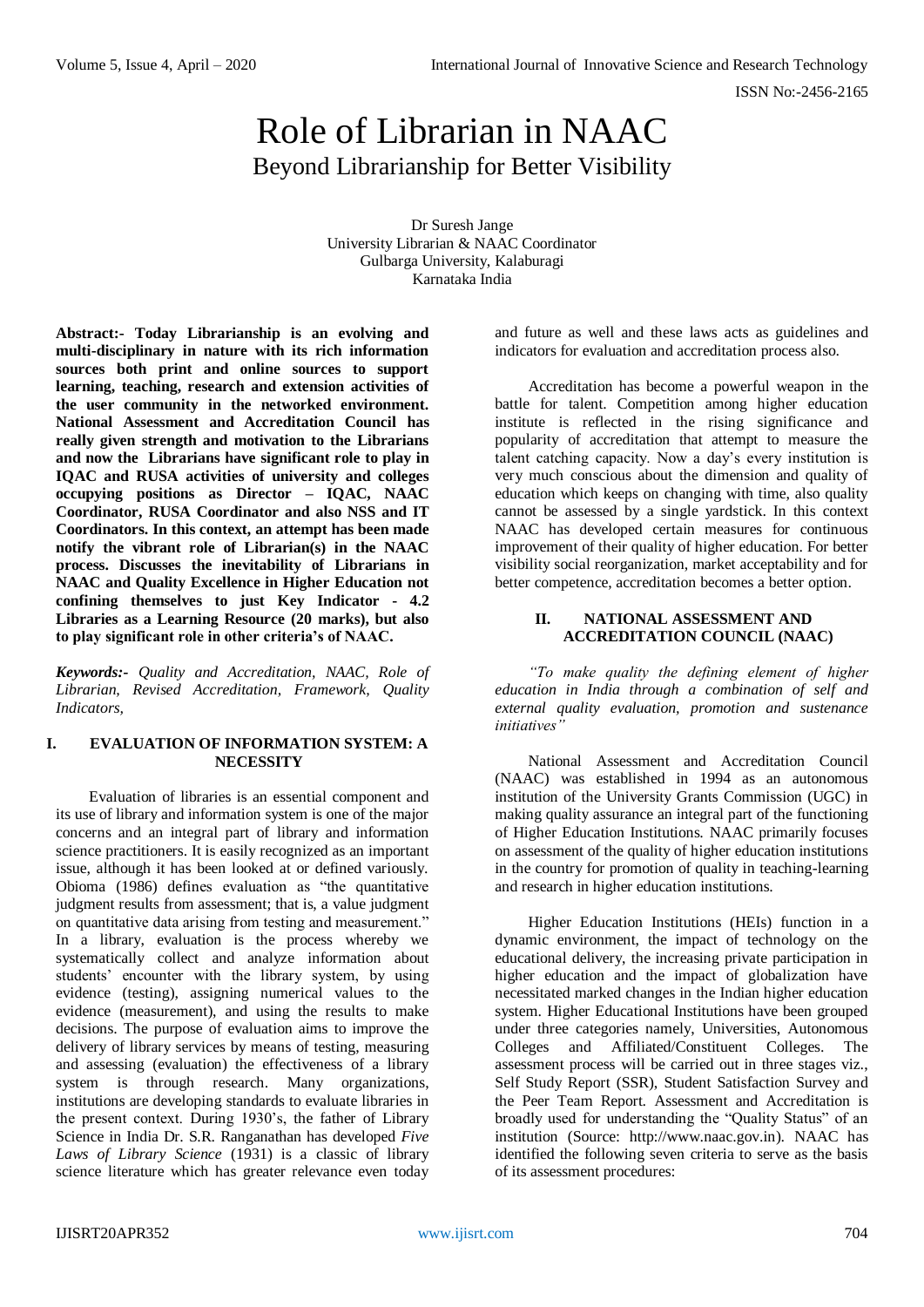- $\triangleright$  Curricular Aspects
- $\triangleright$  Teaching-Learning and Evaluation
- $\triangleright$  Research, Innovations and Extension
- Infrastructure and Learning Resources
- $\triangleright$  Student Support and Progression
- Governance, Leadership and Management
- $\triangleright$  Institutional Values and Best Practices

| <b>Metrics</b>                       | <b>Universities</b> | <b>Autonomous Colleges</b> | <b>Affiliated/Constituent Colleges</b> |    |
|--------------------------------------|---------------------|----------------------------|----------------------------------------|----|
|                                      |                     |                            | <b>UG</b>                              | PG |
| Criteria                             | 7                   | 7                          | 7                                      | 7  |
| Key Indicators (KIs)                 | 34                  | 34                         | 31                                     | 32 |
| Qualitative Metrics (QlM)            | 36                  | 36                         | 35                                     | 36 |
| <b>Quantitative Metrics</b><br>(QnM) | 79                  | 72                         | 58                                     | 60 |
| Total Metrics (QlM +<br>QnM          | 115                 | 107                        | 93                                     | 96 |

Table 1

[Source: NAAC Manual December, 2019]

### **III. NAAC PARAMETERS FOR LIBRARY AND INFORMATION CENTRES**

It is needless to state that because of emergence of NAAC has improved the image and importance of college and university libraries in India by earmarking parameter of Library. The adequacy and optimal use of the facilities available in an institution are essential to maintain the quality of academic and other programmes on the campus. It also requires information on how every constituent of the institution – students, teachers and staff – benefit from these facilities. The focus on fourth Criteria has four indicators i.e.

- $\triangleright$  Physical Facilities
- Library as a Learning Resource
- $\triangleright$  IT Infrastructure
- > Maintenance of Campus Infrastructure

The Criterion IV – Infrastructure and Learning Resources has 100 marks. The University or college has to prepare the data in advance with respect to the formats and data templates as per the quality indicator framework of NAAC available in the NAAC manual (NAAC Manual, Jan. 2019).

Key Indicator  $-4.2$  Libraries as a Learning Resource (20)

| Indicators                                                                                         | Weight age |
|----------------------------------------------------------------------------------------------------|------------|
| Library is automated using Integrated Library Management System (ILMS)                             |            |
| Collection of rare books, manuscripts, special reports or any other knowledge resource for library |            |
| enrichment                                                                                         |            |
| e – journals, e-ShodhSindhu, Shodhganga membership, e-books & Databases                            |            |
| Average annual expenditure for purchase of books and journals during the last five years (INR in   |            |
| Lakhs)                                                                                             |            |
| Availability of remote access to e-resources of the library                                        |            |
| Percentage per day usage of library by teachers and students (current year data)                   |            |
| E-content is developed by teachers                                                                 |            |
| (e-PG-Pathshala, CEC (Under Graduate), SWAYAM, MOOCs platform, NPTEL/NMEICT/ and                   |            |
| <b>Institutional LMS</b>                                                                           |            |
| $T_0$ <sub>b</sub> $\alpha$                                                                        |            |

Table 2

As per the latest NAAC guidelines, the Library as a learning Resource Centre incorporated in Criteria four Infrastructure and Learning Resources has been allotted only 20 marks which accounts to just 2 percent of total marks of 1000 marks involved in accreditation. Never the less, the Library indirectly has to play significant role in other criteria's as well and the librarian should keep in mind that even point 1 percent plays significant in getting better accreditation and hence, the library should ensure to get 20 marks full with their innovation and zeal of professionalism. For this, they need to prepare and keep up to date with the format designed and tabulate in the format as shown below for the last five years.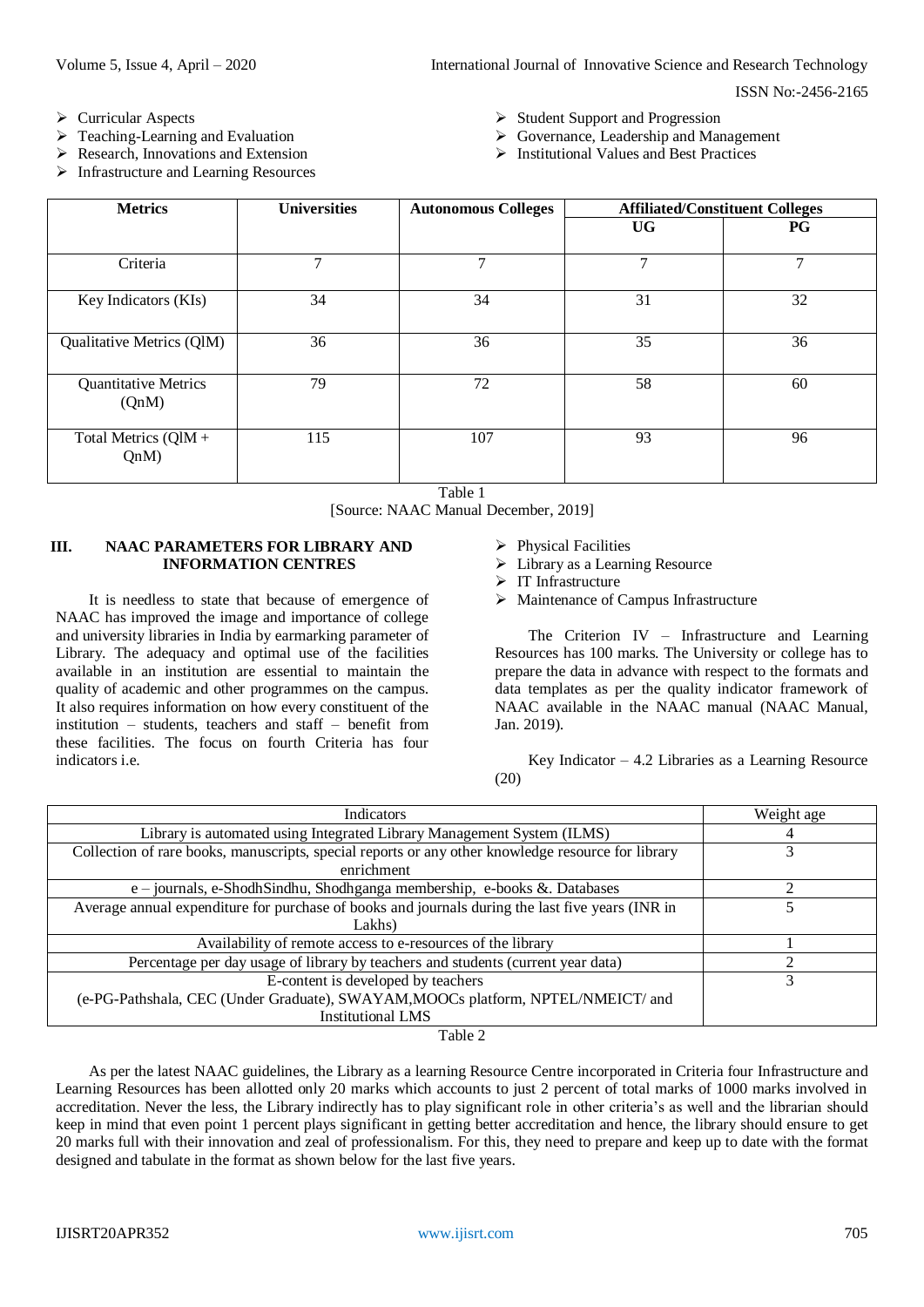# **Key Indicator – 4.2 Library as a learning Resource (20)**

| Metric           | <b>Questions</b>                                                                                  | Weightage |  |  |  |
|------------------|---------------------------------------------------------------------------------------------------|-----------|--|--|--|
| No.              |                                                                                                   |           |  |  |  |
| 4.2.1.           | Library is automated using Integrated Library Management System (ILMS)                            |           |  |  |  |
| Q <sub>l</sub> M | Data Requirement for last five years: Upload a description of library with,                       |           |  |  |  |
|                  | Name of ILMS software                                                                             | 4         |  |  |  |
|                  | Nature of automation (fully or partially)                                                         |           |  |  |  |
|                  | Version                                                                                           |           |  |  |  |
|                  | Year of Automation                                                                                |           |  |  |  |
|                  | <b>File Description:</b>                                                                          |           |  |  |  |
|                  | Upload any additional information                                                                 |           |  |  |  |
|                  | Paste link for Additional Information                                                             |           |  |  |  |
| 4.2.2.           | The institution has subscription for the following e-resources                                    | 6         |  |  |  |
|                  | e-journals<br>1.                                                                                  |           |  |  |  |
| $Q_nM$           | $\overline{2}$ .<br>e-ShodhSindhu                                                                 |           |  |  |  |
|                  | 3.<br>Shodhganga Membership                                                                       |           |  |  |  |
|                  | e-books<br>4.<br>5.                                                                               |           |  |  |  |
|                  | <b>Databases</b><br>6.<br>Remote access to e-resources                                            |           |  |  |  |
|                  |                                                                                                   |           |  |  |  |
|                  | <b>Options:</b>                                                                                   |           |  |  |  |
|                  | Any 4 or more of the above<br>A.                                                                  |           |  |  |  |
|                  | Any 3 of the above<br>B.                                                                          |           |  |  |  |
|                  | $C_{\cdot}$<br>Any 2 of the above                                                                 |           |  |  |  |
|                  | D.<br>Any 1 of the above                                                                          |           |  |  |  |
|                  | E.<br>None of the above                                                                           |           |  |  |  |
|                  | Data Requirement for last five years: (As per Data Template)                                      |           |  |  |  |
|                  | Details of membership:                                                                            |           |  |  |  |
|                  | Details of subscription:                                                                          |           |  |  |  |
|                  | <b>File Description:</b>                                                                          |           |  |  |  |
|                  | Upload any additional information                                                                 |           |  |  |  |
|                  | Details of subscriptions like e-journals, e-ShodhSindhu, Shodhganga Membership etc                |           |  |  |  |
|                  | (Data Template)                                                                                   |           |  |  |  |
| 4.2.3            | Average annual expenditure for purchase of books/e-books and subscription to journals/e-          |           |  |  |  |
|                  | journals during the last five years (INR in Lakhs)                                                | 5         |  |  |  |
| $Q_nM$           | 4.2.3.1 Annual expenditure of purchase of books/e-books and subscription to journals/e-journals   |           |  |  |  |
|                  | year wise during last five years (INR in Lakhs)                                                   |           |  |  |  |
|                  | Year                                                                                              |           |  |  |  |
|                  | <b>INR</b> in Lakhs                                                                               |           |  |  |  |
|                  | Data Requirement for last five years: (As per Data Template)                                      |           |  |  |  |
|                  | Expenditure on the purchase of books/e-books                                                      |           |  |  |  |
|                  | Expenditure on the purchase of journals/e-journals in i <sup>th</sup> year                        |           |  |  |  |
|                  | Year of Expenditure:                                                                              |           |  |  |  |
|                  | Formula:<br>5                                                                                     |           |  |  |  |
|                  |                                                                                                   |           |  |  |  |
|                  | $\frac{1}{5}X\sum_{i=1}^{5}Expd_i$                                                                |           |  |  |  |
|                  |                                                                                                   |           |  |  |  |
|                  | Where:                                                                                            |           |  |  |  |
|                  | <b>Expedi-</b> Expenditure in rupees on purchase of books/e-books and subscription to journals/e- |           |  |  |  |
|                  | journals in i <sup>th</sup> Year                                                                  |           |  |  |  |
|                  | <b>File Description (Upload)</b>                                                                  |           |  |  |  |
|                  | Any additional information                                                                        |           |  |  |  |
|                  | Audited statements of accounts                                                                    |           |  |  |  |
|                  | Details of annual expenditure for purchase of books/e-books and journals/e- journals              |           |  |  |  |
|                  | during the last five years (Data Template)                                                        |           |  |  |  |
| 4.2.4            | Percentage per day usage of library by teachers and students (foot falls and login data for       | 5         |  |  |  |
|                  | online access)                                                                                    |           |  |  |  |
| $Q_nM$           | (Data for the latest completed academic year)                                                     |           |  |  |  |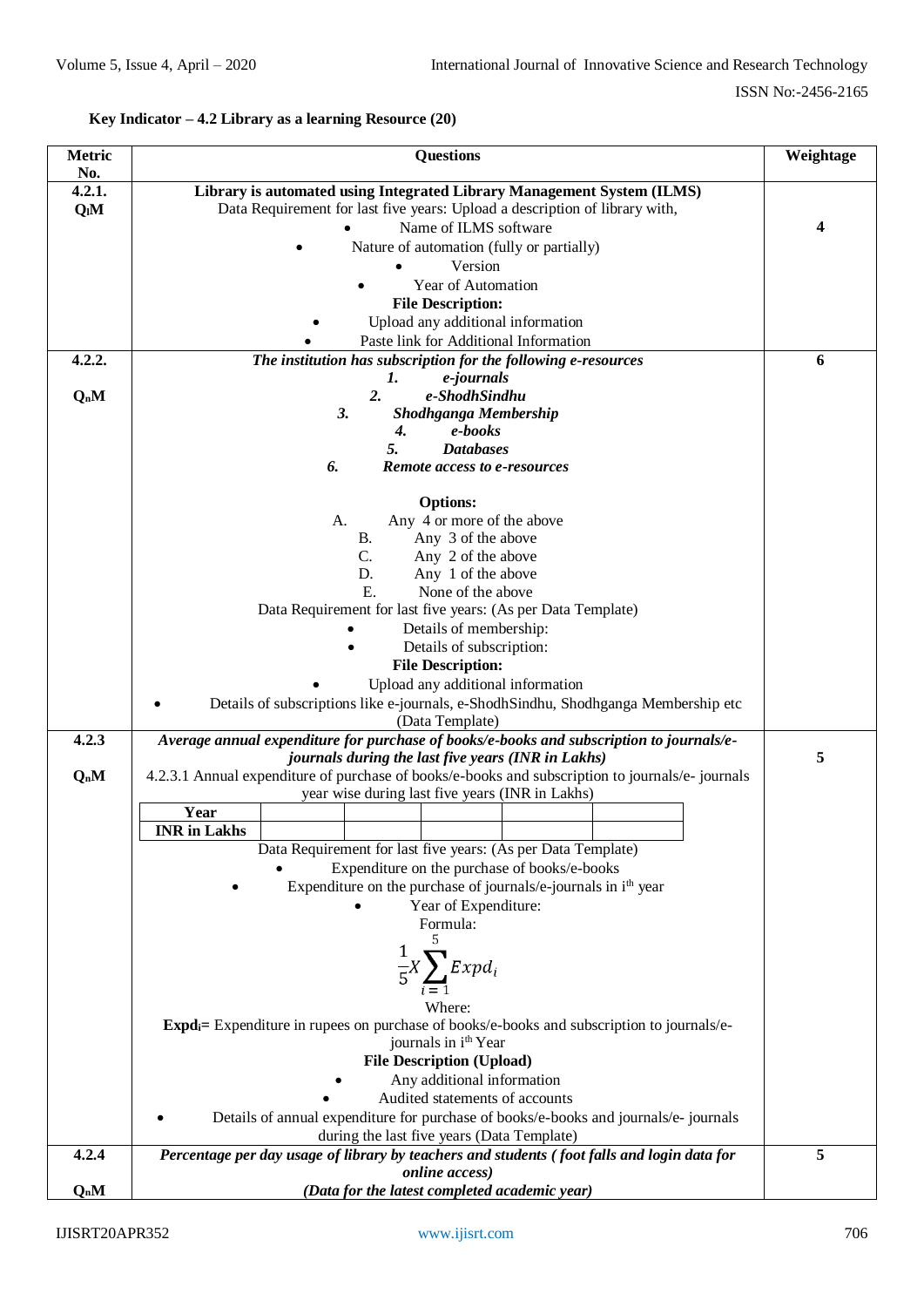| 4.2.6.1. Number of teachers and students using library per day over last one year |  |  |  |
|-----------------------------------------------------------------------------------|--|--|--|
| Data Requirement                                                                  |  |  |  |
| Upload last page of accession register details<br>٠                               |  |  |  |
| Method of computing per day usage of library                                      |  |  |  |
| Number of users using library through e-access<br>$\bullet$                       |  |  |  |
| Number of physical users accessing library                                        |  |  |  |
| Formula:                                                                          |  |  |  |
| Number of teachers and students                                                   |  |  |  |
| using library per day                                                             |  |  |  |
| -X 100<br>Total number of teachers and students                                   |  |  |  |
|                                                                                   |  |  |  |
| <b>File Description</b> (Upload)                                                  |  |  |  |
| Any additional information                                                        |  |  |  |
| Details of library usage by teachers and students<br>٠                            |  |  |  |
| Table 3                                                                           |  |  |  |

Under the Key Indicator 4.2 Library as a learning Resource Centre, the aforesaid questions are just four i.e. 4.2.1 to 4.2.4, in these questions, where ever there is a question to upload the data as per the Data Template, it means the librarians have to collect and prepare the data for the last five years

#### **IV. BEYOND LIBRARIANSHIP IN NAAC: ROLE OF LIBRARIAN TOWARDS QUALITY EXCELLENCE IN HIGHER EDUCATION**

Librarianship is such a wonderful noble profession that deals with entire gamut of information and knowledge possession, organization and dissemination to the society for empowerment and enlightenment and this profession is considered as on par with that of medical profession. This is mainly because of the fact that doctors cure the disease with medicines whereas library enlightens the society with information for betterment of life. Today, the libraries have undergone sea of changes due to the impact of information and communication technology and the curriculum is more of inter-disciplinary in nature wherein the components of information technology, management skills and psychological aptitudes are essential and preferred for career in librarianship. The librarians equipped with technological and management skills are highly preferred not only in academic and research universities or colleges or institutes but also in foreign embassies like British Council or American Council and corporate world like Infosys, TCS, Wipro etc. Libraries have a pivotal role to play in realising the dreams of National Knowledge Commission and Digital India in building vibrant knowledge society using information technology to reach the unreached.

The College or University Library's focus of assessment is on the library holdings in terms of collection of print and online sources, and other learning materials and technology-aided learning mechanisms, usage and innovations which enable students to acquire information, knowledge and skills required for their study programs. Library automation using the ILMS, use of e-journals and books, providing remote access to e-resources in the library have become a matter of necessity and its optimum utilization are important parameters for quality accreditation in Library.

Kulkarni (2018) discussed Librarian's role in overall NAAC process of the institution in the light of revised framework beyond 4.2. Librarian has to play basic two roles, first as a member of the college team and second one as a leader of the Library. The areas where he can actively participates are, Higher Education Institution (HEI) Registration, Information for quality Assessment(IIQA) Submission, Self-Study Report (SSR) Submission, Quantitative Metrics (QnM) Assessment For Pre-Qualification, Peer Team Visit (PTV) Management Process, SSR Qualitative Metrics (QlM) and actual Assessment Process by Peer Team (PT).

To justify the multi-dimensional ability of Librarians as Teacher of Teachers and survival of Librarianship as a viable discipline, the role of library and the librarian in overall NAAC process specifically beyond 4.2 are discussed below.

#### *A. Criteria I - Curricular Aspects [150 marks]*

Curriculum evolved by the University/Autonomous College comprises Programme Outcomes (POs), Programme Specific Outcomes (PSOs) and Course Outcomes (COs), the substantive outlines of courses in every discipline (syllabus), organizational details of implementation as well as assessment of student performance and thereby attainment of PSOs and COs.

Libraries supports curricular aspects of the institution by maintaining curriculum of different programs and its supporting documents and upload it on institutional website. Library can introduce/Support Certificate courses/Diploma course. Librarian can be a Senate member, Academic Council member, BOS chairman, member etc. thus Librarian can add to the weightage of the institution. Librarian may support in student's field projects and internships. Librarian can also participate in feedback process as he is in touch with maximum students (Kulkarni, 2018)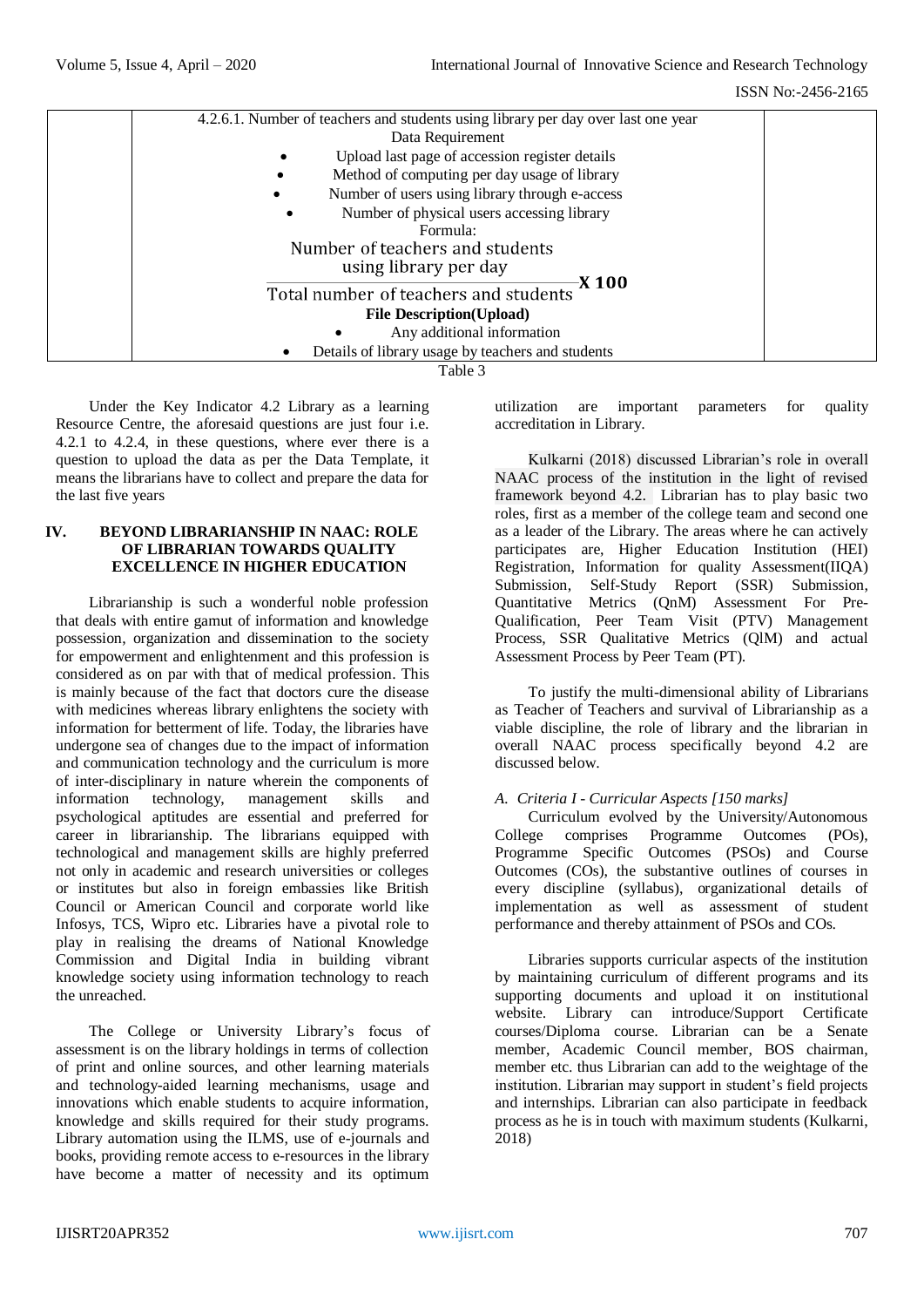- $\triangleright$  The curriculum needs to be revised and updated at regular intervals and hence the Librarian being intermediary has to assist the teaching faculty with its rich print and online sources to each department about the emerging concepts, laws and policies of the government and also about the online learning tools. As a Academic Council member, the Librarian needs to be pro-active in supporting the faculty of various departments with its rich resources instead of thinking in what way I am connected?.
- University Grants Commission Letter dated December 2019 has given strength to the Librarians that they have

a greater role to play as Teachers as the UGC in its 543<sup>rd</sup> meeting held on 9<sup>th</sup> August 2019 approved two credit courses on "Research and Publication Ethics" as a mandatory for all the PhD students for their course work irrespective of departments. It is to be noted that, who else is authority to teach this syllabus as mentioned below, other than Librarians, who are the real Authoritative with their theoretical and strong knowledge base to impart the research skills.

Syllabus - "Research and Publication Ethics" [2 credits and 30 hours]

| Theory            |                                       |       |  |  |
|-------------------|---------------------------------------|-------|--|--|
| RPE <sub>1</sub>  | Philosophy and Ethics (3 hours)       |       |  |  |
| <b>RPE 02</b>     | Scientific Conduct (5 hours)          |       |  |  |
| RPE <sub>03</sub> | Publication Ethics (7 hours)          |       |  |  |
| Practice          |                                       |       |  |  |
| <b>RPE 04</b>     | Open Access Publishing (4 hours)      |       |  |  |
| <b>RPE 05</b>     | Publication Misconduct (4 hours) –    | Group |  |  |
|                   | discussions and anti-plagiarism tools |       |  |  |
| <b>RPE 06</b>     | Databases and Research Metrics        |       |  |  |
| Table $\Lambda$   |                                       |       |  |  |

Table 4

- $\triangleright$  The Library should support the students undertaking field projects/ research projects/ internship not only supporting with their resources in identifying research problem, literature reviews, statistical tools etc., but also help the students referring students to various universities/ research institutes for carrying out Internship, which is one of the important component of master degree programme.
- $\triangleright$  As a Central Facility equipped with Computer systems in network environment should facilitate in obtaining Students feedback by developing pre-determined NAAC questionnaire using tools like Survey Monkey, Google survey tools etc., and assist the institute and NAAC process in collecting, analysing and interpreting for further improvement in the curriculum and learning outcomes.
- *B. Criteria II - Teaching, Learning and Evaluation [200 marks]*
- $\triangleright$  Libraries support students, research scholars and faculty members in their learning, teaching and research activities with their print and online information sources mainly books, journals, reference sources, e-resources under Eshodhsindhu consortia/ NLIST, citation databases and annual reviews and reports.
- $\triangleright$  Quality of learning provided in the institution depends largely on teacher readiness to draw upon such recently available technology supports and also the initiative to develop such learning resources to enrich teachinglearning. Library should indicate and actively support in developing online class rooms with the existing online learning tools i.e. Learning Management systems namely Zoom Classroom [\(https://zoom.us/\)](https://zoom.us/) , Microsoft

Teams [\(https://teams.microsoft.com/start\)](https://teams.microsoft.com/start), Hypersay (a platform for live interactive presentations) [https://hypersay.com/live-presentations/,](https://hypersay.com/live-presentations/), Google Form (For online Quiz/Test) [\(https://www.google.com/forms/about/\)](https://www.google.com/forms/about/), Google Classroom Teaching and Learning Platform [\(https://classroom.google.com\)](https://classroom.google.com/) etc.

- $\triangleright$  Teachers should use ICT enabled tools including online resources for effective teaching and research which are mainly facilitated by the University Grants Commission and free national resources and the Library deals with these online resources, should assist and make them accessible. Developing Institutional repositories by the Library helps in preserving the courseware's and less plans of the faculty and make them available to the students community under network environment.
- $\triangleright$  Library should assist in creating database as Library has centralized membership database of users, they will be able to create the database of enrolled students and scholars comprising of field like name, class, gender, ID, mobile, email and share this data with NAAC for online submission.

# *C. Criteria III - Research, Innovations and Extension [250 marks]*

The University/ College has the responsibility to promote research culture and enable faculty to undertake research projects useful to the society. Further, serving the community through extension, which is a social responsibility and a core value to be demonstrated by institutions, is also a major aspect of this Criterion.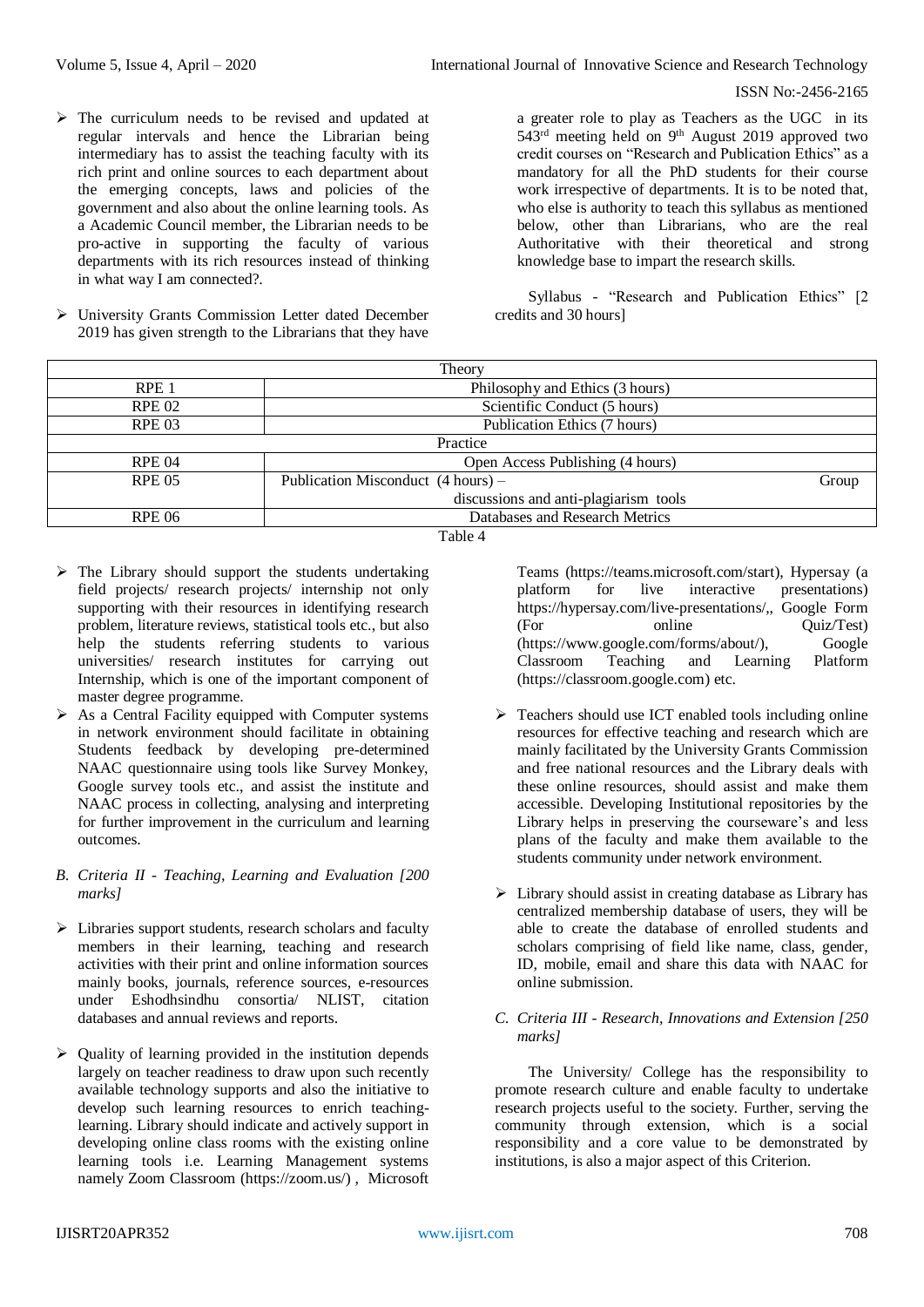- $\triangleright$  Documentation of research policy is essential and it serves as a guideline for maintaining code of ethics for research. Particularly, today the Libraries main task is to ensure quality of research articles and PhD thesis, for which plagiarism testing is carried out by them. Hence, Plagiarism policy needs to be developed by Librarian as a research document as it is mandatory for students pursuing M.Phil and PhD degrees in various departments of University to check originality of research work before it is submitted using authenticated anti -plagiarism Software. Code of Ethics for research and the implementation of which is ensured through the Inclusion of research ethics in the research methodology course work, presence of institutional Ethics committees, Plagiarism check and Research Advisory Committee and for this Librarian has to play significant role.
- The Library should establish 'Academic Commons' comprising of different software's required for departments including general universal applicable software's like SPSS, Statastika etc., and reference management tools like Medley, Zotero etc., and thereby support research activity of the university.
- $\triangleright$  The Librarians should prepare a list of UGC CARE journals approved by the University Grants Commission and educate the academic community and promote the research culture to publish in the UGC approved journals and also the journals indexed in SCOPUS/ Web

of Science or Indian Citation Index databases. Efforts be made to cull out the number of research papers per teacher in the Journals notified on UGC website during the last five years.

- $\triangleright$  Assist and guide the faculty to develop e-content for e-PG-Pathshala, CEC (Under Graduate), SWAYAM , MOOCs platform, NPTEL/NMEICT/any other Government Initiatives and Institutional LMS .
- $\triangleright$  The Librarians are well versed with citation, scientometrics and bibliometric techniques and hence they should compile average Citation Index in Scopus/ Web of Science/PubMed Data Requirements of teaching faculty and also to identify the h-Index of the university based on Scopus/ Web of Science – h-Index of the University.
- IRINS is web-based Research Information Management (RIM) service developed by the Information and Library Network (INFLIBNET) Centre in collaboration with the Central University of Punjab. The portal facilitates the academic, R&D organisations and faculty members, scientists to collect, curate and showcase the scholarly communication activities and provide an opportunity to create the scholarly network. The Library should develop IRINS database of its university or institute integrating academic identity such as ORCID ID, ScopusID, Research ID, Microsoft Academic ID, Google Scholar ID for ingesting the scholarly publication from various sources.



**Source:** <http://gug.irins.org/>

- *D. Criteria IV- Infrastructure and Learning Resources [100 marks]*
- $\triangleright$  The institution has to provide adequate facilities for teaching - learning viz., classrooms, laboratories, libraries, computing equipment, language labs etc. The Library - central hub of knowledge should develop need

based collections, well organized, maintained with proper retrieval tools is required. The contention of discussion becomes relevant, only when the library is centrally attractive and receives appreciation from the users, otherwise the role of librarian beyond 4.2 becomes mockery.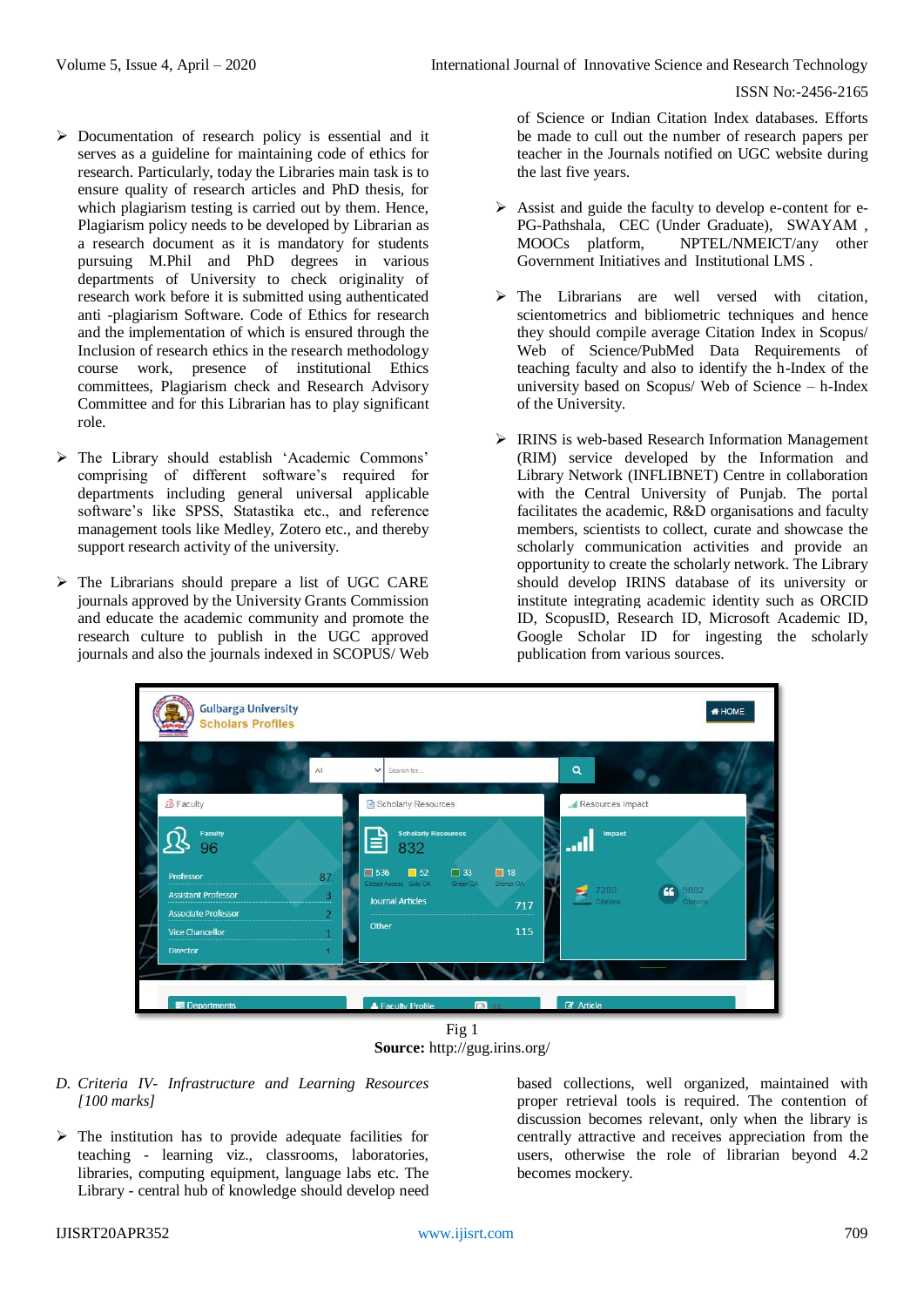- $\triangleright$  The Library should be automated using any Integrated Library management software and the librarian should ensure that all the activities and services are automated with proper OPAC/WEB-OPAC facility to further the efficiency of library system.
- $\triangleright$  Proper documentation is very much required regarding expenditure towards information sources and maintains usage statistics with facilities like remote access, CCTV monitored, Wi-Fi and RFID enabled library system is highly desirable.
- $\triangleright$  The Library should subscribe/ member of INFLIBNET services mainly Shodhganga, e-ShodhSindhu consortia and subscribe e-books, e.journals and databases.
- $\triangleright$  The Library, should make sincere efforts to see the library a "Happening Place" on campus and one stop-

point to acquire needed information with the state-ofthe-art ICT facilities for e-information access, Career guidance cell with resources, anti-plagiarism software is used for checking the similarity index of thesis and dissertations, network environment using minimum of 1GBPS (NMEICT) leased line connectivity provides access to e-learning/teaching/research resources and provision for Digital Language Lab; STP (Spoken Tutorial Project), Self Learning packages, Online Ebooks, E-journals and Databases under national Consortia, Citation Database and Gateway Portals – JGATE Plus, Videoconferencing, Online Courseware's and Remote access facility. Further user sensitization and user workshops should become regular calendar of events for optimum use of library sources, facilities and services.



Source: Virtual Learning Resource Centre @ Gulbarga University Library

#### *E. Criteria V- Student Support and Progression [100 Marks]*

- $\triangleright$  Users are the key to library and library exists to serve user's Information needs. The library has to conduct user sensitization/ user orientation/ user workshops not just once in a while but rather at regular intervals pertaining to
- New service or new technology being implemented
- Soft skills
- Skills development program
- Use of resources print and online
- Plagiarism tools
- Author workshops- Research publication and ethics
- Research productivity and scientometrics etc.
- $\triangleright$  The library should support students to build them with competitive skills so as to enable them to get through competitive exam's like UGC-NET, JRF, banking, insurance, railway, IAS, KAS, IPS, KAS etc and build separate collections within the Library and preferably term it as ' Competitive Examination and Information Resource Centre'. Further, today, eresources pertaining to Competitive examinations are made available in mobile apps and there are also free mobile apps

available for use needs to be oriented to the students  $(F<sub>x</sub>)$ 

[https://www.kopykitab.com/index.php?route=account/l](https://www.kopykitab.com/index.php?route=account/login) [ogin\]](https://www.kopykitab.com/index.php?route=account/login).

- $\triangleright$  The Library has to support students with innovative best practices if awarding Best user award, motivational means of promoting reading habits, conducting exhibitions on various occasions like Librarians day, Teacher's day, Women's Day, National occasions and also conduct cultural and sports events for users.
- *F. Criteria VI - Governance, Leadership and Management [100 marks]*
- $\triangleright$  The Library and its staff should excel their leadership ability and contribute in achieving institutional vision in the capacity as a Academic Council Member, IQAC Coordinator, NAAC Coordinator, IT Coordinator and Statutory Officer. The Librarian should accept the additional responsibility entrusted in addition to the routine duty and should never think it as burden.